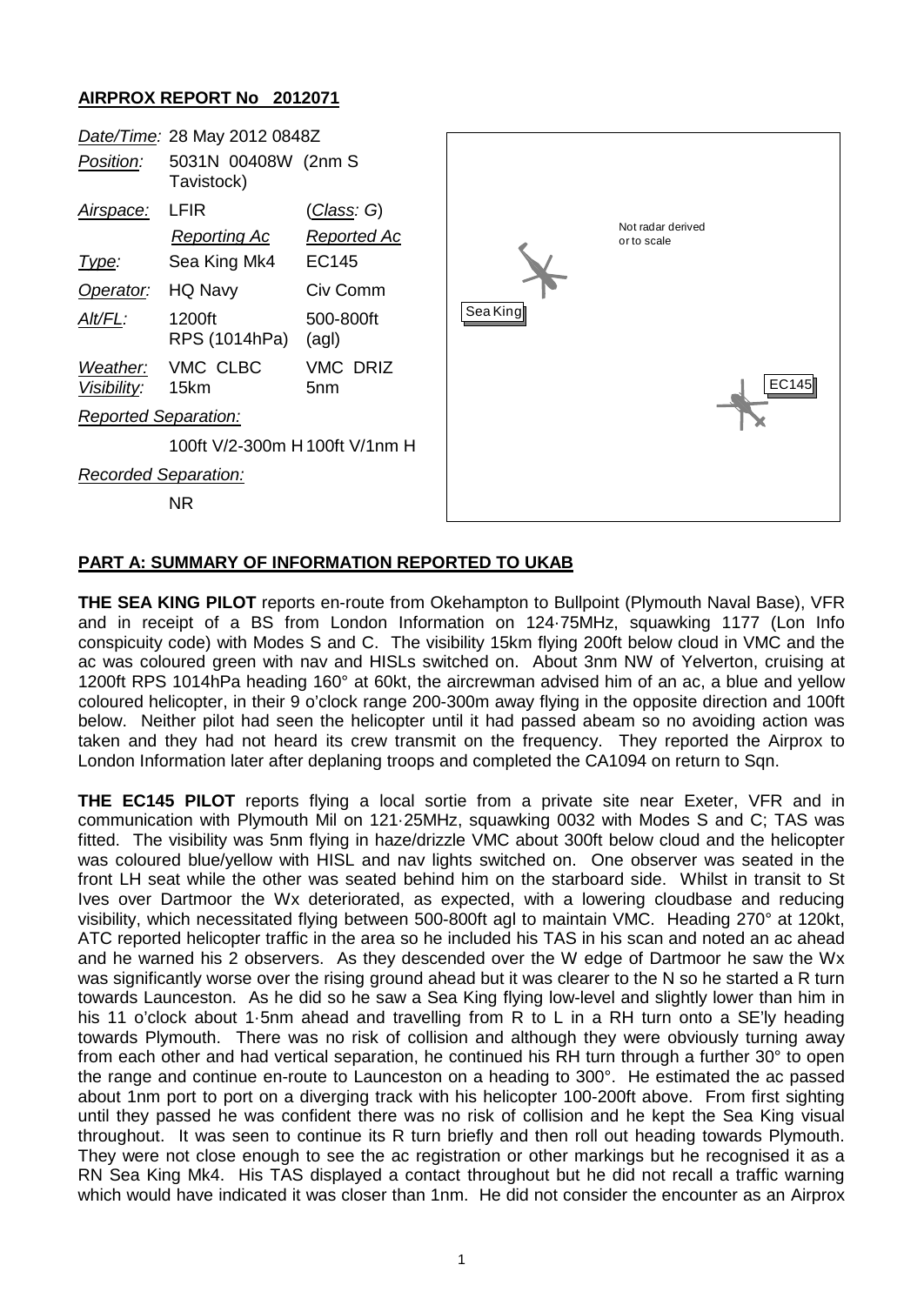so he did not report it but he told ATC that he was visual with, and clear of, the Sea King. Although situationally aware, thanks to ATC and TAS, he considered his relatively late sighting of the Sea King was a function of these factors: - a) both flights were operating in VMC at relatively low-level in quite poor Wx conditions and, b) as he descended his helicopter would have been sky-lined but he was looking down into a valley at a green camouflaged helicopter against a green backdrop of trees and rising ground. This incident has reinforced his view that a TAS is of enormous flight-safety value and should be fitted to military helicopters.

**THE LONDON INFORMATION FISO** reports moderate to busy traffic levels when he had to delay accepting the Airprox information by 40min. The Sea King crew reported a blue and yellow helicopter pass on their LHS at a distance of approximately 200m.

**ATSI** reports that the Airprox was reported by the pilot of a Sea King helicopter when it came into proximity with an EC145 in the vicinity of Yelverton at approximately 1200ft altitude.

The Sea King was operating VFR and was in receipt of a BS from London Information on 124·750MHz. The EC145 was operating VFR and may have been in contact with Plymouth Mil.

London Information is a non-surveillance based service and in accordance with notified procedures, ac in receipt of a BS from London Information may be requested to squawk SSR code 1177.

ATSI had access to both pilots' reports, London Information FISO report, recorded area surveillance and recording of frequency 124·750MHz.

Meteorological reports for Exeter between 0820Z and 0920Z included: '9999 FEW030'. Whereas, the meteorological report for Newquay over the same period included: '9999 BKN006' increasing to 'BKN007'. The Wessex RPS was 1014hPa.

The Sea King departed Okehampton at 0835UTC, climbed to altitude 1500ft and flew S towards Plymouth. The Sea King was squawking Mode A code 1177. The SSR code had been assigned by London Information when the Sea King last called London Information (at time 0809Z). The next call to London Information made by the Sea King was at 0848:53. As the Sea King departed Okehampton the EC145 was flying W'bound, away from Exeter, and was squawking a Mode A code appropriate to its task. Both flights were operating in Class G uncontrolled airspace.

The surveillance replay shows that the Sea King descended to 1300ft as it continued towards Plymouth and the EC145, continuing W'bound, maintained 1500ft until, at 0842:30, it descended out of surveillance coverage. The EC145 pilot reported that meteorological conditions deteriorated as the ac approached Plymouth.

At 0848:05 the Sea King was N of Plymouth, on a SE'ly track, W of Yelverton at altitude 1100ft. The EC145's position indication symbol then appeared behind the Sea King at altitude 900ft and tracked NW'ly.

At 0848:53 the Sea King crew called London Information reporting 5nm from Plymouth and changing frequency to Plymouth Mil. The Sea King flight was instructed to squawk 7000.

ATSI reviewed the London Information frequency between 0800Z and 0848Z. There was no call to London Information by the EC145 during this period. The Sea King flight recalled London Information at 0909:28 and, once the pilot had passed his intentions, he reported that he would like to file an Airprox.

The Airprox occurred in Class G uncontrolled airspace where responsibility for collision avoidance rests solely with the pilots of the ac involved. Meteorological conditions necessitated both flights to be operating at reasonably low levels. The Sea King flight was in receipt of a BS (non-surveillance) from London Information and London Information was unaware of the presence of the EC145 in the vicinity of Plymouth.